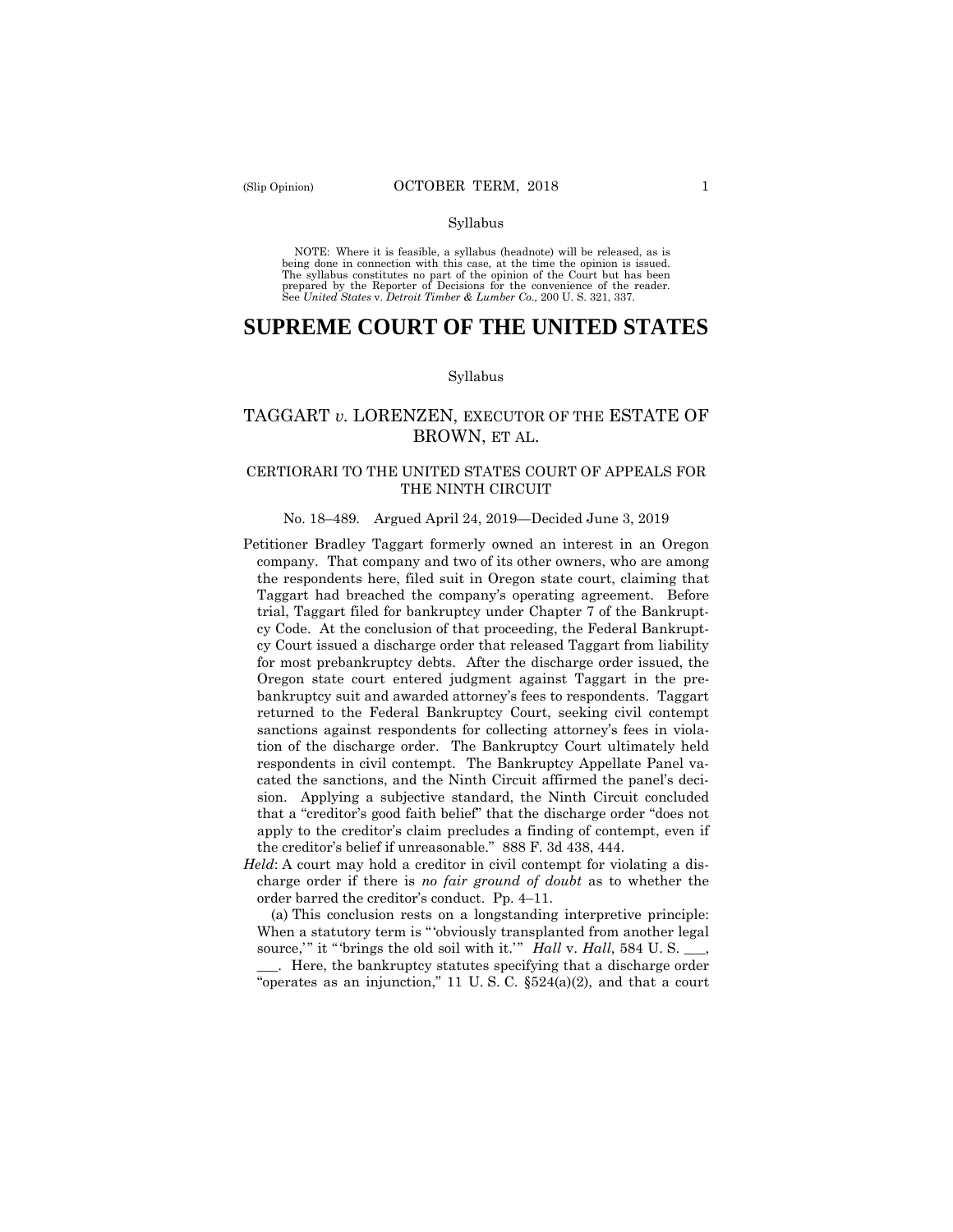#### Syllabus

her from civil contempt if that belief was objectively unreasonable. standing of the discharge order or the statutes that govern its scope**.** may issue any "order" or "judgment" that is "necessary or appropriate" to "carry out" other bankruptcy provisions, §105(a), bring with them the "old soil" that has long governed how courts enforce injunctions. In cases outside the bankruptcy context, this Court has said that civil contempt "should not be resorted to where there is [a] fair ground of doubt as to the wrongfulness of the defendant's conduct." *California Artificial Stone Paving Co.* v. *Molitor*, 113 U. S. 609, 618. This standard is generally an objective one. A party's subjective belief that she was complying with an order ordinarily will not insulate Subjective intent, however, is not always irrelevant. Civil contempt sanctions may be warranted when a party acts in bad faith, and a party's good faith may help to determine an appropriate sanction. These traditional civil contempt principles apply straightforwardly to the bankruptcy discharge context. Under the fair ground of doubt standard, civil contempt may be appropriate when the creditor violates a discharge order based on an objectively unreasonable under-Pp. 5–7.

(b) The standard applied by the Ninth Circuit is inconsistent with traditional civil contempt principles, under which parties cannot be insulated from a finding of civil contempt based on their subjective good faith. Taggart, meanwhile, argues for a standard that would operate much like a strict-liability standard. But his proposal often may lead creditors to seek advance determinations as to whether debts have been discharged, creating the risk of additional federal litigation, additional costs, and additional delays. His proposal, which follows the standard some courts have used to remedy violations of automatic stays, also ignores key differences in text and purpose between the statutes governing automatic stays and discharge orders. Pp. 7–11.

888 F. 3d 438, vacated and remanded.

BREYER, J., delivered the opinion for a unanimous Court.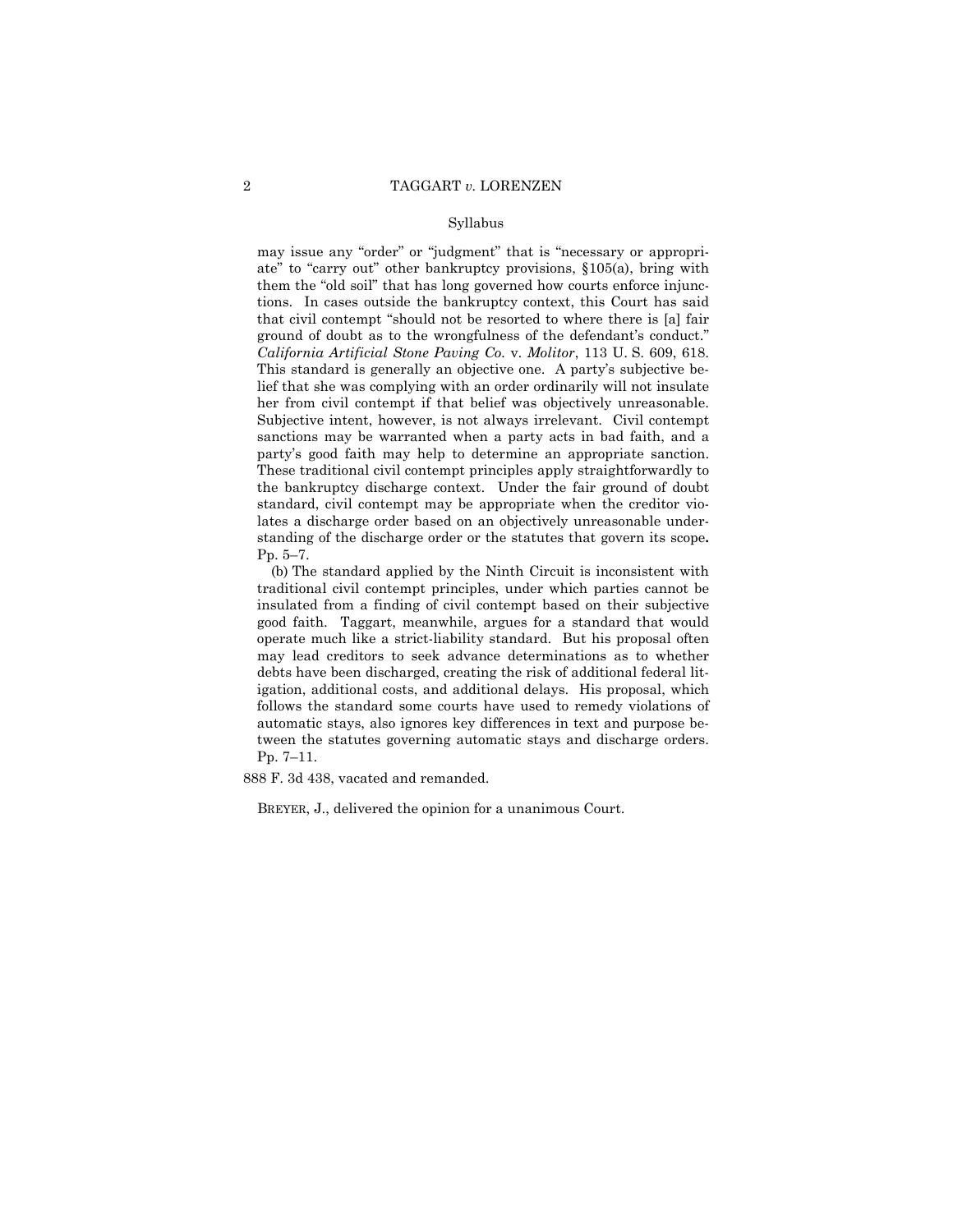preliminary print of the United States Reports. Readers are requested to notify the Reporter of Decisions, Supreme Court of the United States, Wash- ington, D. C. 20543, of any typographical or other formal errors, in order that corrections may be made before the preliminary print goes to press. NOTICE: This opinion is subject to formal revision before publication in the

## $\frac{1}{2}$  , where  $\frac{1}{2}$ **SUPREME COURT OF THE UNITED STATES**

#### $\frac{1}{2}$  ,  $\frac{1}{2}$  ,  $\frac{1}{2}$  ,  $\frac{1}{2}$  ,  $\frac{1}{2}$  ,  $\frac{1}{2}$ No. 18–489

# SHELLEY A. LORENZEN, EXECUTOR OF THE ESTATE OF STUART BROWN, ET AL. BRADLEY WESTON TAGGART, PETITIONER *v.*

## ON WRIT OF CERTIORARI TO THE UNITED STATES COURT OF APPEALS FOR THE NINTH CIRCUIT

[June 3, 2019]

JUSTICE BREYER delivered the opinion of the Court.

At the conclusion of a bankruptcy proceeding, a bankruptcy court typically enters an order releasing the debtor from liability for most prebankruptcy debts. This order, known as a discharge order, bars creditors from attempting to collect any debt covered by the order. See 11 U. S. C. §524(a)(2). The question presented here concerns the criteria for determining when a court may hold a creditor in civil contempt for attempting to collect a debt that a discharge order has immunized from collection.

The Bankruptcy Court, in holding the creditors here in civil contempt, applied a standard that it described as akin to "strict liability" based on the standard's expansive scope. *In re Taggart*, 522 B. R. 627, 632 (Bkrtcy. Ct. Ore. 2014). It held that civil contempt sanctions are permissible, irrespective of the creditor's beliefs, so long as the creditor was "'aware of the discharge'" order and "'intended the actions which violate[d]'" it. *Ibid.* (quoting *In re Hardy*, 97 F. 3d 1384, 1390 (CA11 1996)). The Court of Appeals for the Ninth Circuit, however, disagreed with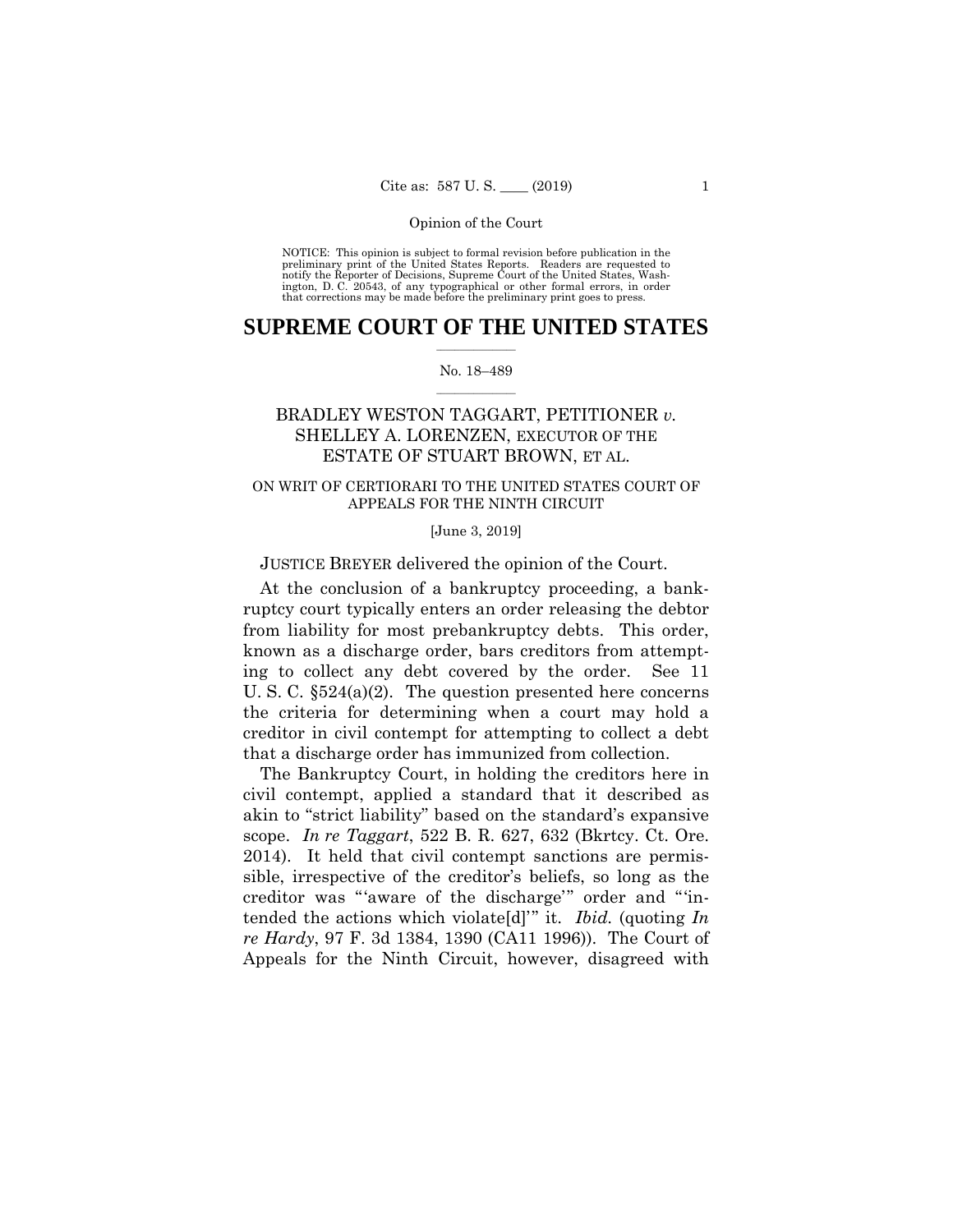#### Opinion of the Court

that standard. Applying a subjective standard instead, it concluded that a court cannot hold a creditor in civil contempt if the creditor has a "good faith belief" that the discharge order "does not apply to the creditor's claim." *In re Taggart*, 888 F. 3d 438, 444 (2018). That is so, the Court of Appeals held, "even if the creditor's belief is unreasonable." *Ibid.* 

We conclude that neither a standard akin to strict liability nor a purely subjective standard is appropriate. Rather, in our view, a court may hold a creditor in civil contempt for violating a discharge order if there is *no fair ground of doubt* as to whether the order barred the creditor's conduct. In other words, civil contempt may be appropriate if there is no objectively reasonable basis for concluding that the creditor's conduct might be lawful.

I

Bradley Taggart, the petitioner, formerly owned an interest in an Oregon company, Sherwood Park Business Center. That company, along with two of its other owners, brought a lawsuit in Oregon state court, claiming that Taggart had breached the Business Center's operating agreement. (We use the name "Sherwood" to refer to the company, its two owners, and—in some instances—their former attorney, who is now represented by the executor of his estate. The company, the two owners, and the executor are the respondents in this case.)

Before trial, Taggart filed for bankruptcy under Chapter 7 of the Bankruptcy Code, which permits insolvent debtors to discharge their debts by liquidating assets to pay creditors. See 11 U. S. C. §§704(a)(1), 726. Ultimately, the Federal Bankruptcy Court wound up the proceeding and issued an order granting him a discharge. Taggart's discharge order, like many such orders, goes no further than the statute: It simply says that the debtor "shall be granted a discharge under §727." App. 60; see United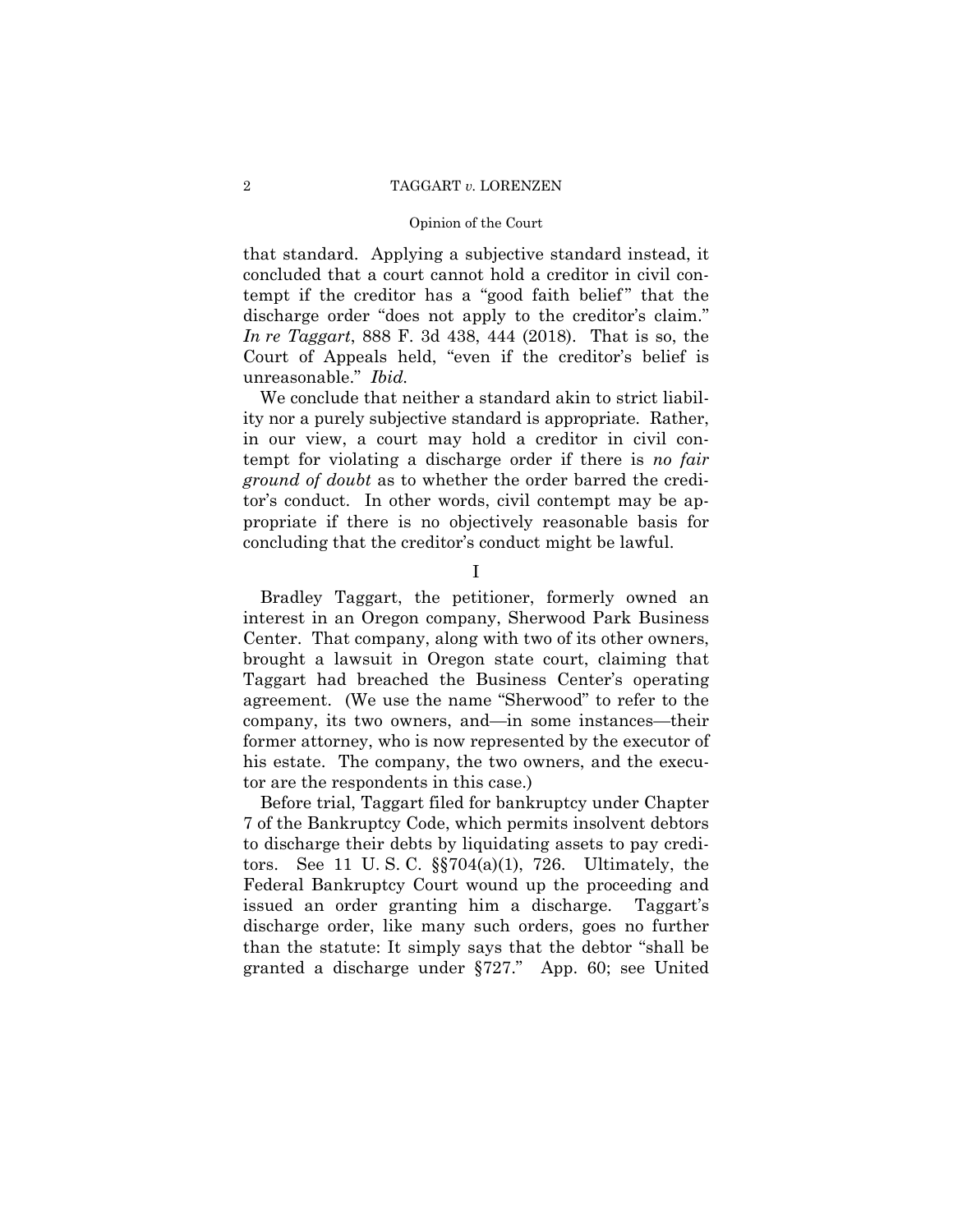2015), http:/ [/www.uscourts.gov](www.uscourts.gov) / sites / default / files /form \_ debts that are exempt from discharge.  $\S$ §523(a)(1)–(19). States Courts, Order of Discharge: Official Form 318 (Dec. b318\_0.pdf (as last visited May 31, 2019). Section 727, the statute cited in the discharge order, states that a discharge relieves the debtor "from all debts that arose before the date of the order for relief," "[e]xcept as provided in section 523." §727(b). Section 523 then lists in detail the The words of the discharge order, though simple, have an important effect: A discharge order "operates as an injunction" that bars creditors from collecting any debt that has been discharged.  $\S524(a)(2)$ .

After the issuance of Taggart's federal bankruptcy discharge order, the Oregon state court proceeded to enter judgment against Taggart in the prebankruptcy suit involving Sherwood. Sherwood then filed a petition in state court seeking attorney's fees that were incurred *after*  Taggart filed his bankruptcy petition. All parties agreed that, under the Ninth Circuit's decision in *In re Ybarra*, 424 F. 3d 1018 (2005), a discharge order would normally cover and thereby discharge postpetition attorney's fees stemming from prepetition litigation (such as the Oregon litigation) *unless* the discharged debtor "'returned to the fray'" after filing for bankruptcy. *Id.*, at 1027. Sherwood argued that Taggart had "returned to the fray" postpetition and therefore was liable for the postpetition attorney's fees that Sherwood sought to collect. The state trial court agreed and held Taggart liable for roughly \$45,000 of Sherwood's postpetition attorney's fees.

 state-court "fray" under *Ybarra*, and that the discharge At this point, Taggart returned to the Federal Bankruptcy Court. He argued that he had not returned to the order therefore barred Sherwood from collecting postpetition attorney's fees. Taggart added that the court should hold Sherwood in civil contempt because Sherwood had violated the discharge order. The Bankruptcy Court did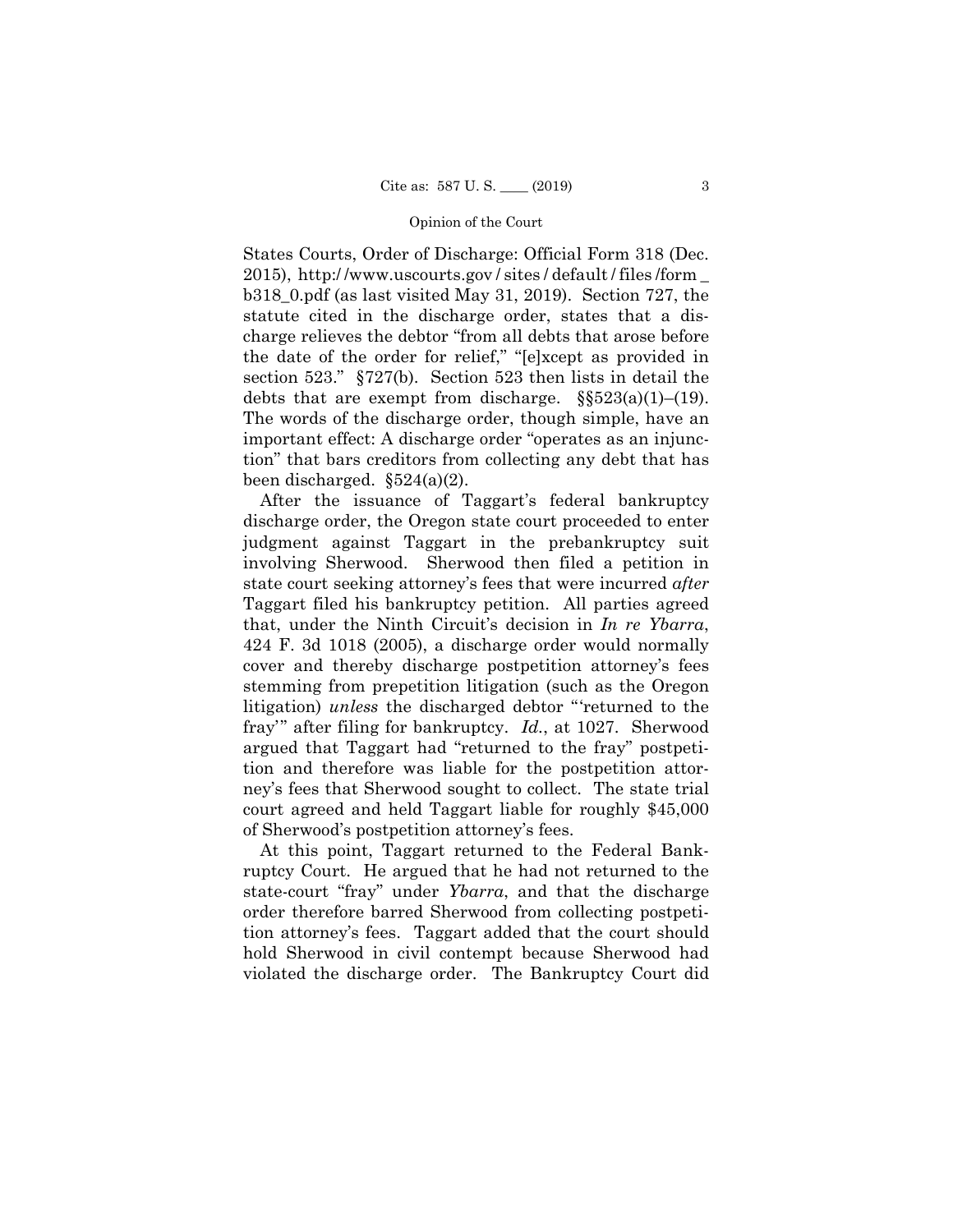#### Opinion of the Court

not agree. It concluded that Taggart had returned to the fray. Finding no violation of the discharge order, it refused to hold Sherwood in civil contempt.

Taggart appealed, and the Federal District Court held that Taggart had not returned to the fray. Hence, it concluded that Sherwood violated the discharge order by trying to collect attorney's fees. The District Court remanded the case to the Bankruptcy Court.

The Bankruptcy Court, noting the District Court's decision, then held Sherwood in civil contempt. In doing so, it applied a standard it likened to "strict liability." 522 B. R., at 632. The Bankruptcy Court held that civil contempt sanctions were appropriate because Sherwood had been "'aware of the discharge'" order and "'intended the actions which violate[d]'" it. *Ibid.* (quoting *In re Hardy*, 97 F. 3d, at 1390). The court awarded Taggart approximately \$105,000 in attorney's fees and costs, \$5,000 in damages for emotional distress, and \$2,000 in punitive damages.

Sherwood appealed. The Bankruptcy Appellate Panel vacated these sanctions, and the Ninth Circuit affirmed the panel's decision. The Ninth Circuit applied a very different standard than the Bankruptcy Court. It concluded that a "creditor's good faith belief" that the discharge order "does not apply to the creditor's claim precludes a finding of contempt, even if the creditor's belief is unreasonable." 888 F. 3d, at 444. Because Sherwood had a "good faith belief" that the discharge order "did not apply" to Sherwood's claims, the Court of Appeals held that civil contempt sanctions were improper. *Id.*, at 445.

Taggart filed a petition for certiorari, asking us to decide whether "a creditor's good-faith belief that the discharge injunction does not apply precludes a finding of civil contempt." Pet. for Cert. I. We granted certiorari.<br>II

The question before us concerns the legal standard for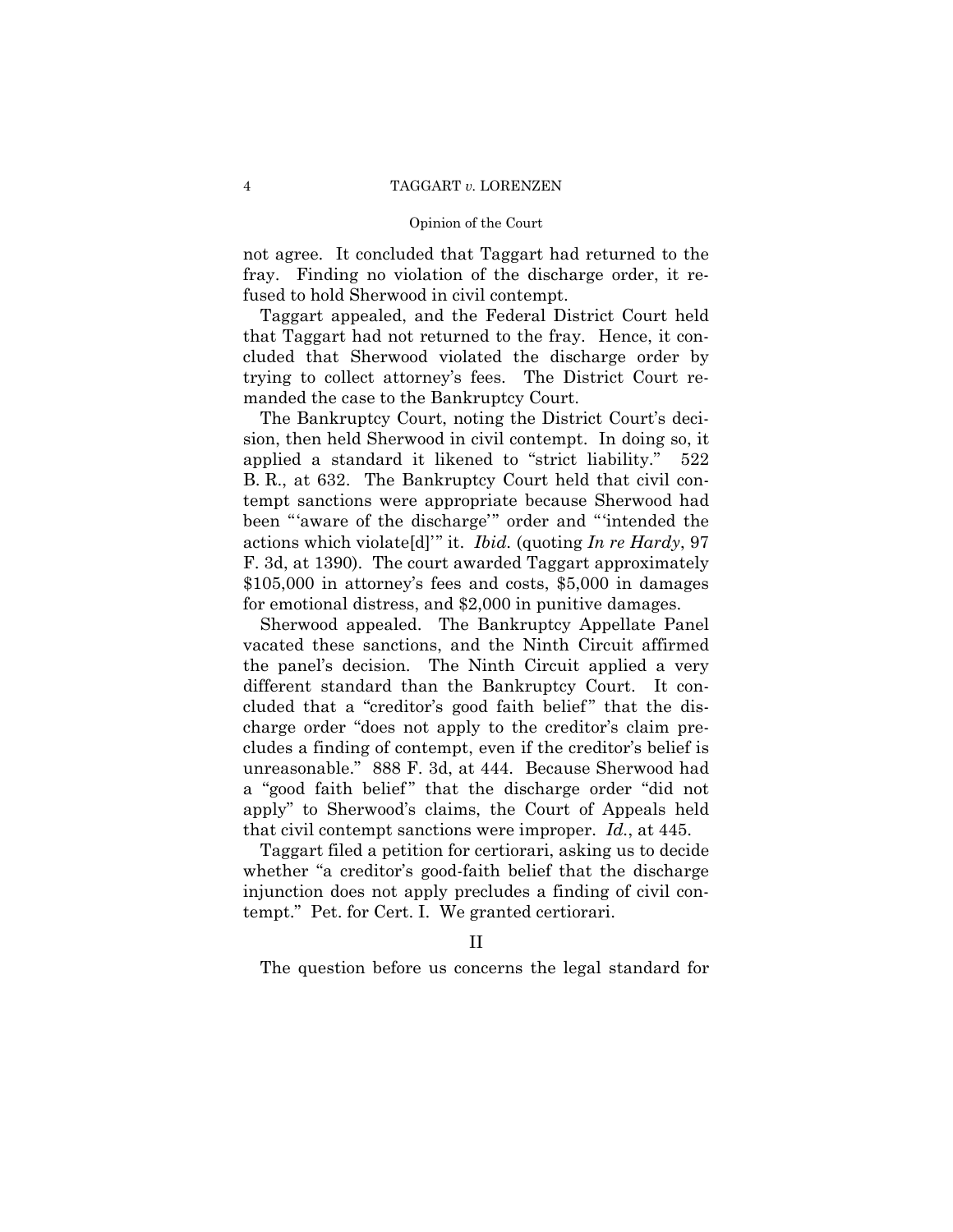holding a creditor in civil contempt when the creditor attempts to collect a debt in violation of a bankruptcy discharge order. Two Bankruptcy Code provisions aid our efforts to find an answer. The first, section 524, says that a discharge order "operates as an injunction against the commencement or continuation of an action, the employment of process, or an act, to collect, recover or offset" a discharged debt. 11 U.S.C.  $\S524(a)(2)$ . The second, section 105, authorizes a court to "issue any order, process, or judgment that is necessary or appropriate to carry out the provisions of this title." §105(a).

In what circumstances do these provisions permit a court to hold a creditor in civil contempt for violating a discharge order? In our view, these provisions authorize a court to impose civil contempt sanctions when there is no objectively reasonable basis for concluding that the creditor's conduct might be lawful under the discharge order.

## A

 planted from another legal source,'" it "'brings the old soil Our conclusion rests on a longstanding interpretive principle: When a statutory term is "'obviously transwith it.'" *Hall* v. *Hall*, 584 U. S. \_\_\_, \_\_\_ (2018) (slip op., at 13) (quoting Frankfurter, Some Reflections on the Reading of Statutes, 47 Colum. L. Rev. 527, 537 (1947)); see *Field* v. *Mans*, 516 U. S. 59, 69–70 (1995) (applying that principle to the Bankruptcy Code). Here, the statutes specifying that a discharge order "operates as an injunction," §524(a)(2), and that a court may issue any "order" or "judgment" that is "necessary or appropriate" to "carry out" other bankruptcy provisions, §105(a), bring with them the "old soil" that has long governed how courts enforce injunctions.

That "old soil" includes the "potent weapon" of civil contempt. *Longshoremen* v. *Philadelphia Marine Trade Assn.*, 389 U. S. 64, 76 (1967). Under traditional princi-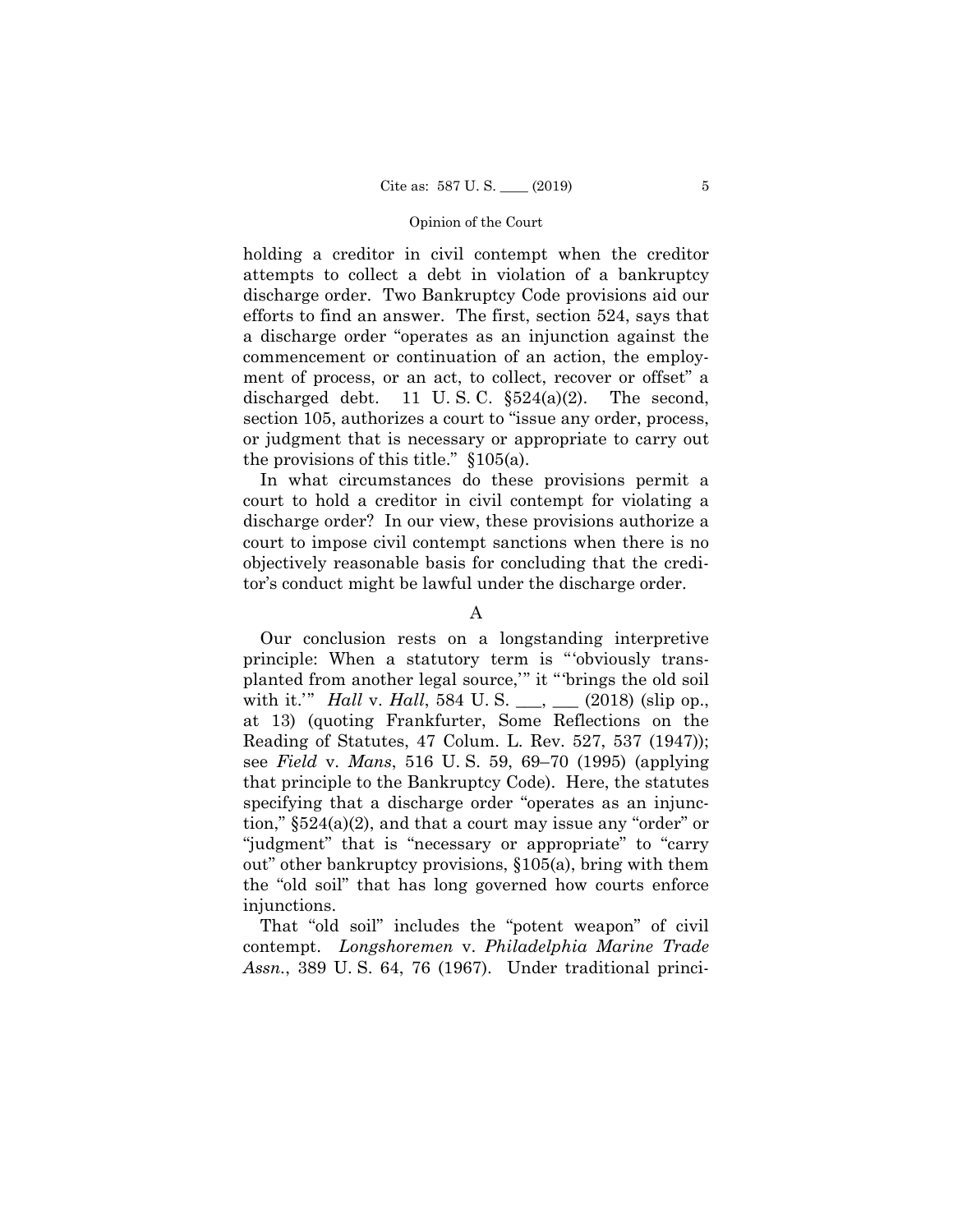ples of equity practice, courts have long imposed civil contempt sanctions to "coerce the defendant into compliance" with an injunction or "compensate the complainant for losses" stemming from the defendant's noncompliance with an injunction. *United States* v. *Mine Workers*, 330 U. S. 258, 303–304 (1947); see D. Dobbs & C. Roberts, Law of Remedies §2.8, p. 132 (3d ed. 2018); J. High, Law of Injunctions §1449, p. 940 (2d ed. 1880).

The bankruptcy statutes, however, do not grant courts unlimited authority to hold creditors in civil contempt. Instead, as part of the "old soil" they bring with them, the bankruptcy statutes incorporate the traditional standards in equity practice for determining when a party may be held in civil contempt for violating an injunction.

In cases outside the bankruptcy context, we have said that civil contempt "should not be resorted to where there is [a] *fair ground of doubt* as to the wrongfulness of the defendant's conduct." *California Artificial Stone Paving Co.* v. *Molitor*, 113 U. S. 609, 618 (1885) (emphasis added). This standard reflects the fact that civil contempt is a "severe remedy," *ibid.*, and that principles of "basic fairness requir[e] that those enjoined receive explicit notice" of "what conduct is outlawed" before being held in civil contempt, *Schmidt* v. *Lessard*, 414 U. S. 473, 476 (1974) (*per curiam*). See *Longshoremen*, *supra*, at 76 (noting that civil contempt usually is not appropriate unless "those who must obey" an order "will know what the court intends to require and what it means to forbid"); 11A C. Wright, A. Miller, & M. Kane, Federal Practice and Procedure §2960, pp. 430–431 (2013) (suggesting that civil contempt may be improper if a party's attempt at compliance was "reasonable").

This standard is generally an *objective* one. We have explained before that a party's subjective belief that she was complying with an order ordinarily will not insulate her from civil contempt if that belief was objectively un-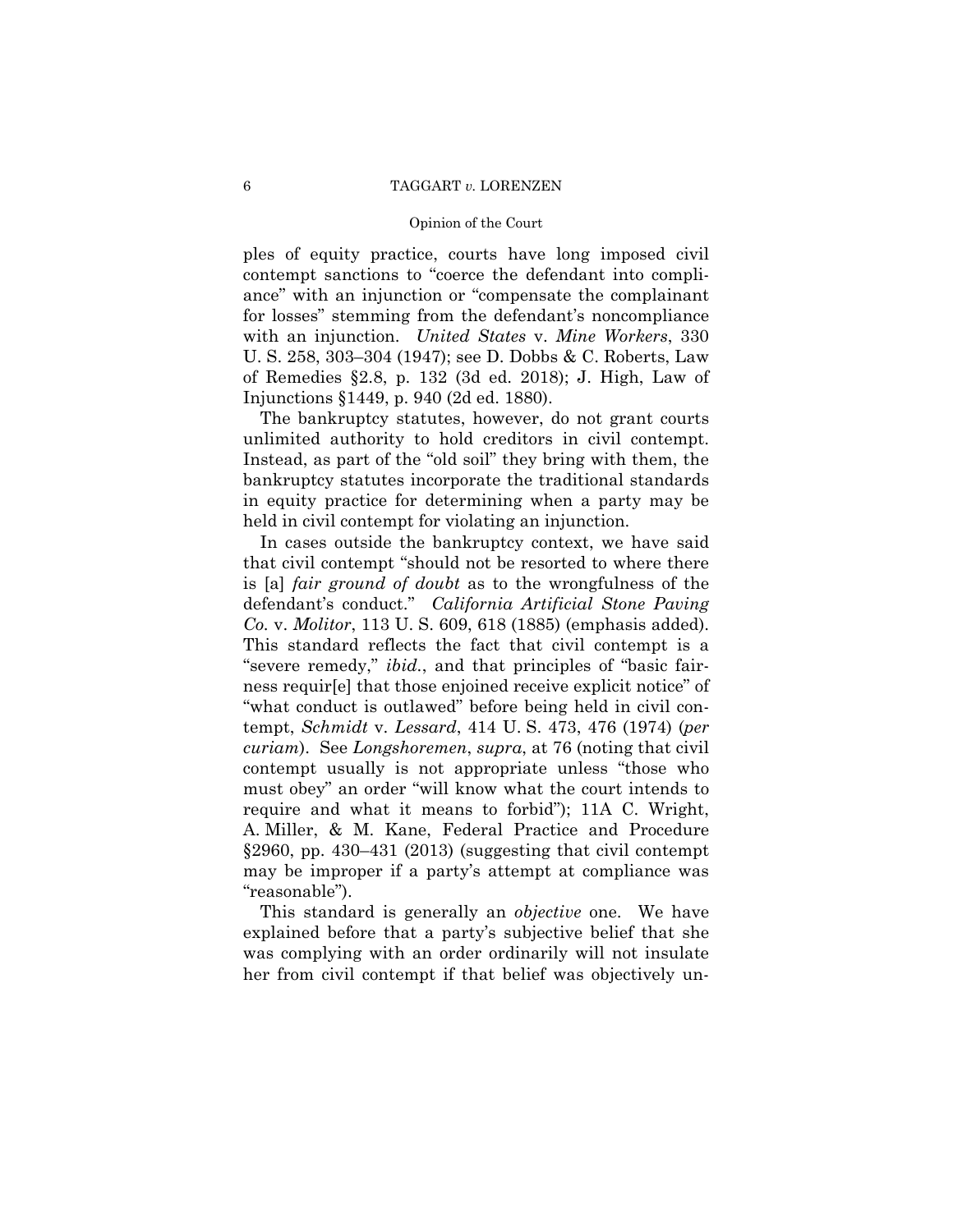reasonable. As we said in *McComb* v. *Jacksonville Paper Co.*, 336 U. S. 187 (1949), "[t]he absence of wilfulness does not relieve from civil contempt." *Id.*, at 191.

 party who violated the court order. 336 U. S., at 192–193. On the flip side of the coin, a party's good faith, even We have not held, however, that subjective intent is always irrelevant. Our cases suggest, for example, that civil contempt sanctions may be warranted when a party acts in bad faith. See *Chambers* v. *NASCO, Inc.*, 501 U. S. 32, 50 (1991). Thus, in *McComb*, we explained that a party's "record of continuing and persistent violations" and "persistent contumacy" justified placing "the burden of any uncertainty in the decree . . . on [the] shoulders" of the where it does not bar civil contempt, may help to determine an appropriate sanction. Cf. *Young* v. *United States ex rel. Vuitton et Fils S. A.*, 481 U. S. 787, 801 (1987) ("[O]nly the least possible power adequate to the end proposed should be used in contempt cases" (quotation altered)).

 straightforwardly to the bankruptcy discharge context. The typical discharge order entered by a bankruptcy court These traditional civil contempt principles apply is not detailed. See *supra*, at 2–3. Congress, however, has carefully delineated which debts are exempt from discharge. See  $\S$ §523(a)(1)–(19). Under the fair ground of doubt standard, civil contempt therefore may be appropriate when the creditor violates a discharge order based on an objectively unreasonable understanding of the discharge order or the statutes that govern its scope.

The Solicitor General, *amicus* here, agrees with the fair ground of doubt standard we adopt. Brief for United States as *Amicus Curiae* 13–15. And the respondents stated at oral argument that it would be appropriate for courts to apply that standard in this context. Tr. of Oral

B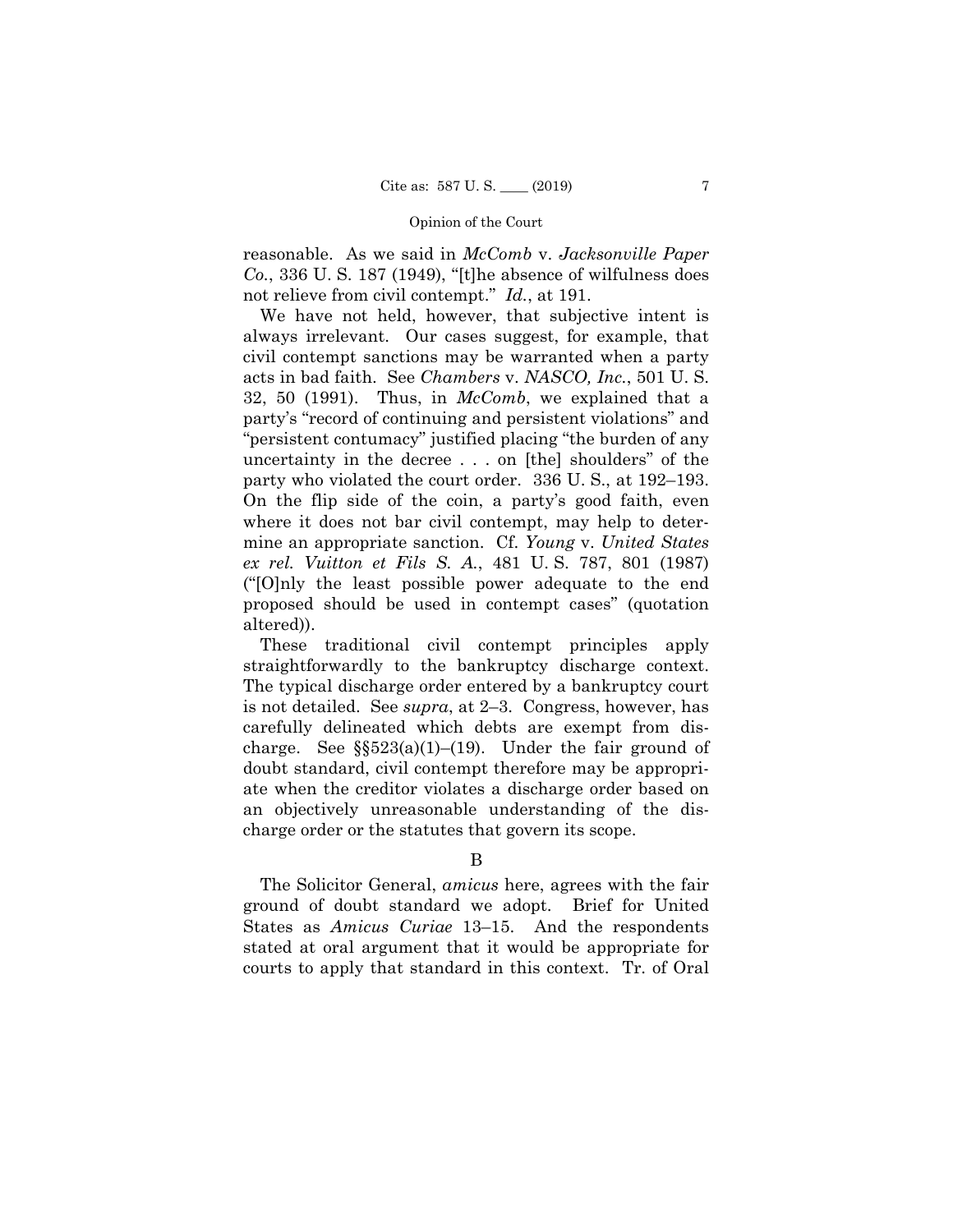#### Opinion of the Court

Arg. 43. The Ninth Circuit and petitioner Taggart, however, each believe that a different standard should apply.

As for the Ninth Circuit, the parties and the Solicitor General agree that it adopted the wrong standard. So do we. The Ninth Circuit concluded that a "creditor's good faith belief" that the discharge order "does not apply to the creditor's claim precludes a finding of contempt, even if the creditor's belief is unreasonable." 888 F. 3d, at 444. But this standard is inconsistent with traditional civil contempt principles, under which parties cannot be insulated from a finding of civil contempt based on their subjective good faith. It also relies too heavily on difficult-toprove states of mind. And it may too often lead creditors who stand on shaky legal ground to collect discharged debts, forcing debtors back into litigation (with its accompanying costs) to protect the discharge that it was the very purpose of the bankruptcy proceeding to provide.

Taggart, meanwhile, argues for a standard like the one applied by the Bankruptcy Court. This standard would permit a finding of civil contempt if the creditor was aware of the discharge order and intended the actions that violated the order. Brief for Petitioner 19; cf. 522 B. R., at 632 (applying a similar standard). Because most creditors are aware of discharge orders and intend the actions they take to collect a debt, this standard would operate much like a strict-liability standard. It would authorize civil contempt sanctions for a violation of a discharge order regardless of the creditor's subjective beliefs about the scope of the discharge order, and regardless of whether there was a reasonable basis for concluding that the creditor's conduct did not violate the order. Taggart argues that such a standard would help the debtor obtain the "fresh start" that bankruptcy promises. He adds that a standard resembling strict liability would be fair to creditors because creditors who are unsure whether a debt has been discharged can head to federal bankruptcy court and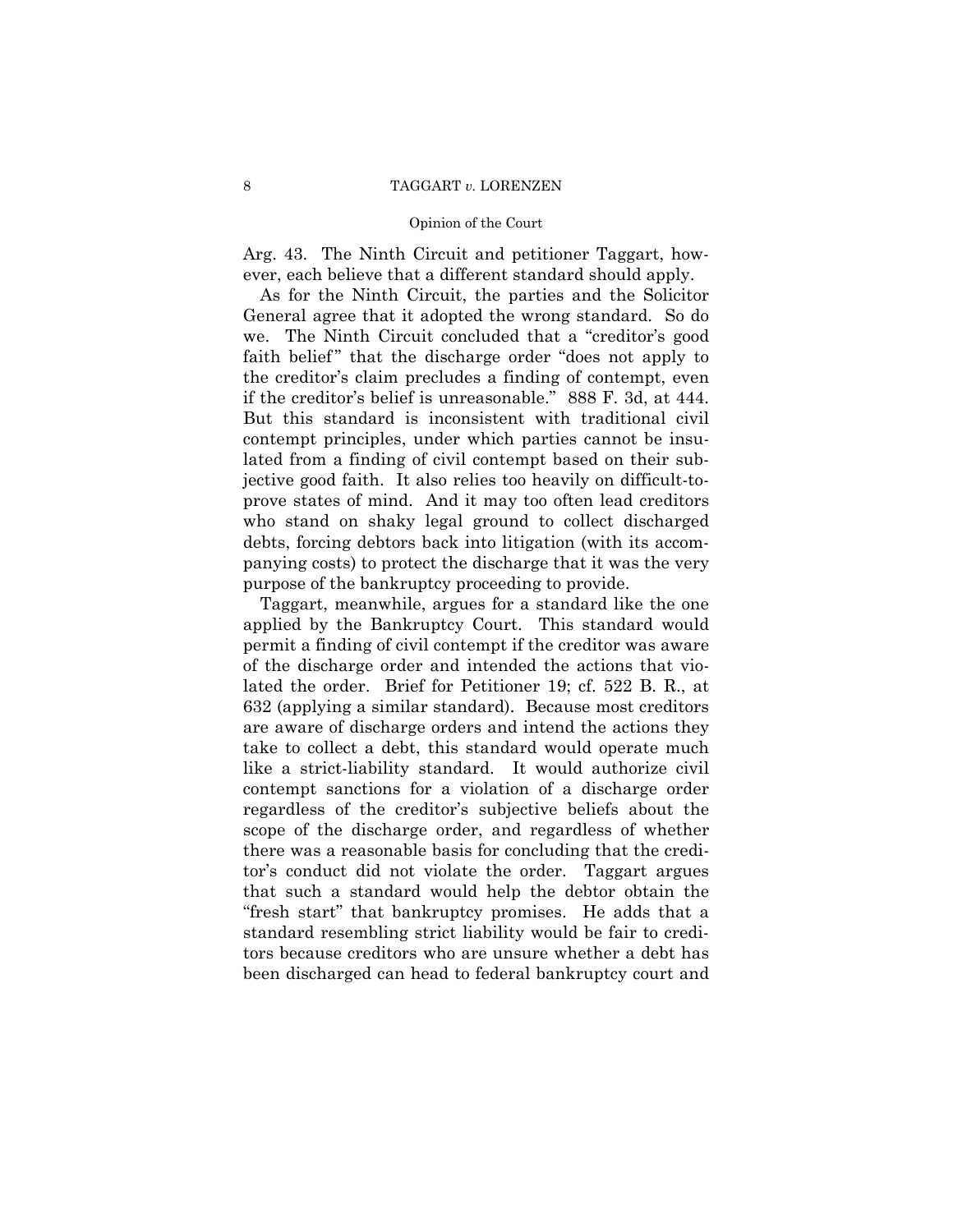obtain an advance determination on that question before trying to collect the debt. See Fed. Rule Bkrtcy. Proc. 4007(a).

We doubt, however, that advance determinations would provide a workable solution to a creditor's potential dilemma. A standard resembling strict liability may lead risk-averse creditors to seek an advance determination in bankruptcy court even where there is only slight doubt as to whether a debt has been discharged. And because discharge orders are written in general terms and operate against a complex statutory backdrop, there will often be at least some doubt as to the scope of such orders. Taggart's proposal thus may lead to frequent use of the advance determination procedure. Congress, however, expected that this procedure would be needed in only a small class of cases. See 11 U.S. C.  $$523(c)(1)$  (noting only three categories of debts for which creditors must obtain advance determinations). The widespread use of this procedure also would alter who decides whether a debt has been discharged, moving litigation out of state courts, which have concurrent jurisdiction over such questions, and into federal courts. See 28 U. S. C. §1334(b); Advisory Committee's 2010 Note on subd. (c)(1) of Fed. Rule Civ. Proc. 8, 28 U. S. C. App., p. 776 (noting that "whether a claim was excepted from discharge" is "in most instances" not determined in bankruptcy court).

 litigation, additional costs, and additional delays. That Taggart's proposal would thereby risk additional federal result would interfere with "a chief purpose of the bankruptcy laws": "'to secure a prompt and effectual'" resolution of bankruptcy cases "'within a limited period.'" *Katchen* v. *Landy*, 382 U. S. 323, 328 (1966) (quoting *Ex parte Christy*, 3 How. 292, 312 (1844)). These negative consequences, especially the costs associated with the added need to appear in federal proceedings, could work to the disadvantage of debtors as well as creditors.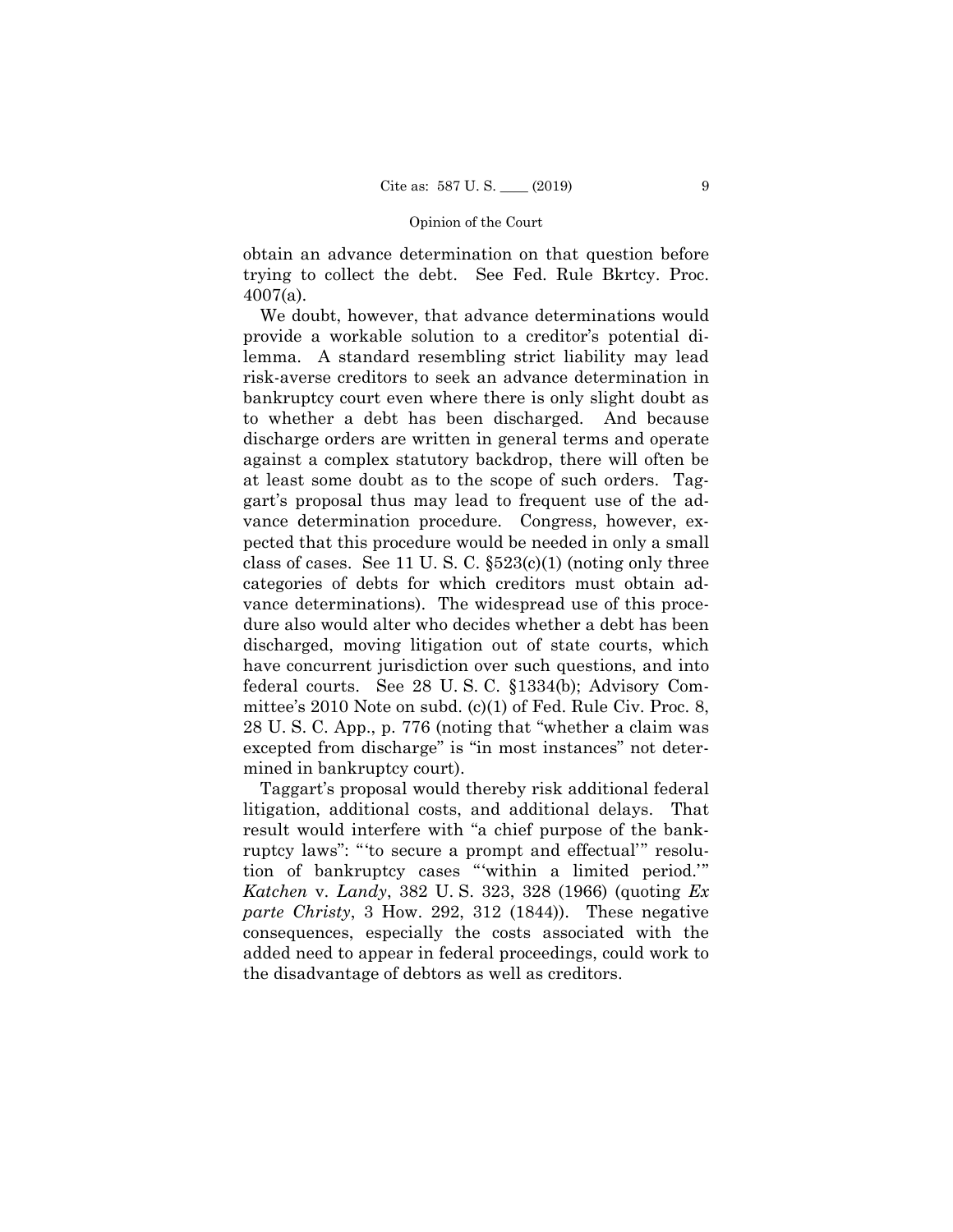#### Opinion of the Court

Taggart also notes that lower courts often have used a standard akin to strict liability to remedy violations of automatic stays. See Brief for Petitioner 21. An automatic stay is entered at the outset of a bankruptcy proceeding. The statutory provision that addresses the remedies for violations of automatic stays says that "an individual injured by any willful violation" of an automatic stay "shall recover actual damages, including costs and attorneys' fees, and, in appropriate circumstances, may recover punitive damages." 11 U. S. C. §362(k)(1). This language, however, differs from the more general language in section 105(a). *Supra*, at 5. The purposes of automatic stays and discharge orders also differ: A stay aims to prevent damaging disruptions to the administration of a bankruptcy case in the short run, whereas a discharge is entered at the end of the case and seeks to bind creditors over a much longer period. These differences in language and purpose sufficiently undermine Taggart's proposal to warrant its rejection. (We note that the automatic stay provision uses the word "willful," a word the law typically does not associate with strict liability but "'whose construction is often dependent on the context in which it appears.'" *Safeco Ins. Co. of America* v. *Burr*, 551 U. S. 47, 57 (2007) (quoting *Bryan* v. *United States*, 524 U. S. 184, 191 (1998)). We need not, and do not, decide whether the word "willful" supports a standard akin to strict liability.)

## III

We conclude that the Court of Appeals erred in applying a subjective standard for civil contempt. Based on the traditional principles that govern civil contempt, the proper standard is an objective one. A court may hold a creditor in civil contempt for violating a discharge order where there is not a "fair ground of doubt" as to whether the creditor's conduct might be lawful under the discharge order. In our view, that standard strikes the "careful